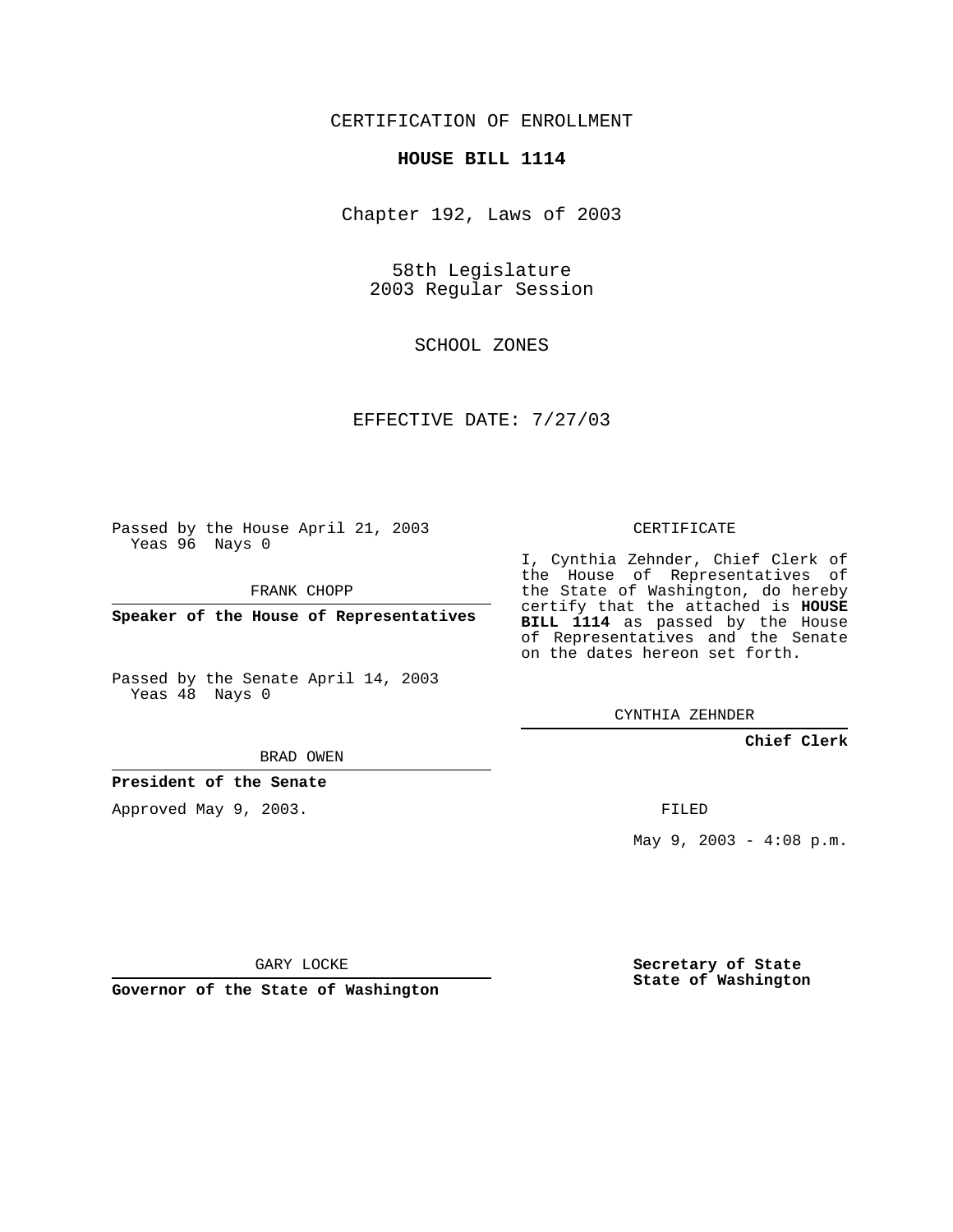## **HOUSE BILL 1114** \_\_\_\_\_\_\_\_\_\_\_\_\_\_\_\_\_\_\_\_\_\_\_\_\_\_\_\_\_\_\_\_\_\_\_\_\_\_\_\_\_\_\_\_\_

\_\_\_\_\_\_\_\_\_\_\_\_\_\_\_\_\_\_\_\_\_\_\_\_\_\_\_\_\_\_\_\_\_\_\_\_\_\_\_\_\_\_\_\_\_

## AS AMENDED BY THE SENATE

Passed Legislature - 2003 Regular Session

**State of Washington 58th Legislature 2003 Regular Session**

**By** Representatives Hinkle, Murray, Armstrong, Priest, Boldt, Lovick, Mielke and Haigh

Read first time 01/17/2003. Referred to Committee on Transportation.

 AN ACT Relating to school or playground speed zones; and amending RCW 46.61.440.

BE IT ENACTED BY THE LEGISLATURE OF THE STATE OF WASHINGTON:

 **Sec. 1.** RCW 46.61.440 and 1997 c 80 s 2 are each amended to read as follows:

 (1) Subject to RCW 46.61.400(1), and except in those instances where a lower maximum lawful speed is provided by this chapter or otherwise, it shall be unlawful for the operator of any vehicle to operate the same at a speed in excess of twenty miles per hour when operating any vehicle upon a highway either inside or outside an incorporated city or town when passing any marked school or playground crosswalk when such marked crosswalk is fully posted with standard school speed limit signs or standard playground speed limit signs. The speed zone at the crosswalk shall extend three hundred feet in either direction from the marked crosswalk.

 (2) A county or incorporated city or town may create a school or playground speed zone on a highway bordering a marked school or playground, in which zone it is unlawful for a person to operate a 19 vehicle at a speed in excess of twenty miles per hour. The school or